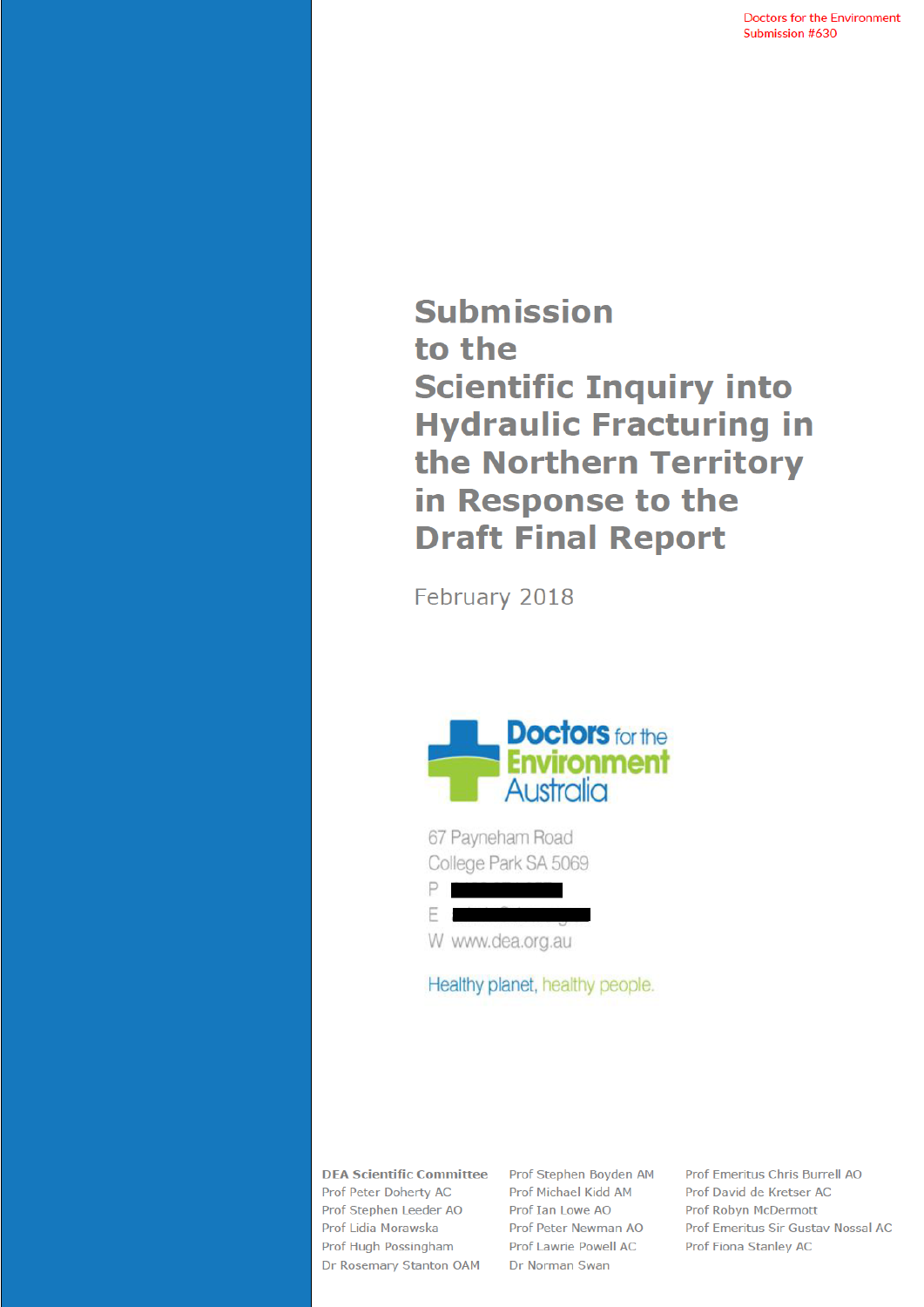Scientific Inquiry into Hydraulic Fracturing in the Northern Territory<sup>1</sup>

Thank you to opportunity to provide further feedback and submission following the release of the Draft Final Report into Hydraulic Fracturing.

Doctors for the Environment Australia (DEA) is an independent, self-funded, nongovernmental organisation of medical doctors in all Australian States and Territories. Our members work across all specialties in community, hospital and private practice. We work to minimise the public health impacts and address the diseases caused by damage to our natural environment.

DEA's main activity is to educate and work for action on climate change for we accept on sound scientific evidence the view of the World Health Organization (WHO) that climate change is the greatest global health threat this century.

# **Principal Recommendation**

The moratorium on fracking in NT should be extended indefinitely.

### **This recommendation is based on:**

- **1. The risk to health and the environment from fracking is not resolved as seen by widely differing conclusions in different states based on the same basic scientific evidence**
- **2. Fracking will greatly increase greenhouse emissions which place the world and Australia in particular under increasing risk and the NT will suffer from the increasing harms**
- **3. Alternative energy developments are available to NT which do not harm health, the environment or the climate and these have not been adequately explored and considered**
- **4. Prolific use of water by fracking in a water scarce environment is a threat to fundamental human rights**
- **5. Trust in the government to re-establish confidence in development approvals by a government acting as arbitrator and not as a proponent**
- **6. Aboriginal needs have received inadequate attention**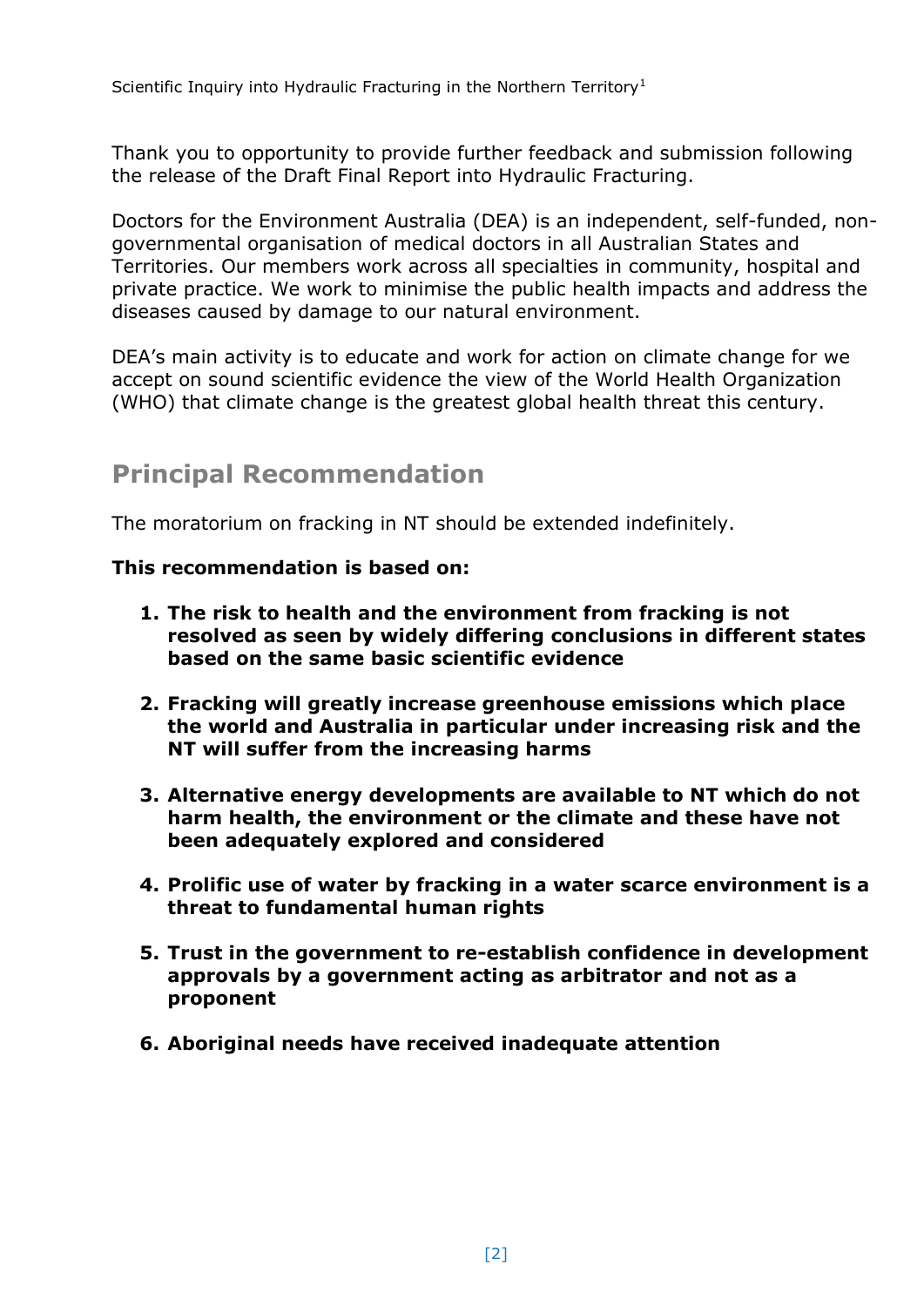# **Discussion of DEA Recommendation for Indefinite Moratorium**

## 1. **The need for certainty**.

This includes certainty that people's health and our environment not be put at risk until many of the current uncertainties have been further researched, and that the NT community will not face another Inquiry, when Inquiries have been one key outcome of the introduction of fracking technology. We have seen already the 2014 Hawke Inquiry and three assessments of the legislation. The 18 months since the election of the ALP government has been a welcome period of certainty with the announcement of the moratorium a key election promise. People don't want fracking; we want certainty.

Reviewing the recent Inquiries in other states, we see that the Victorian Inquiry in 2015 recommended a permanent ban on fracking; South Australia in 2016 recommended that fracking not be allowed in the south east of the state until the industry could demonstrate its social license; while the Inquiry in Western Australia in 2015 recommended regulation to allow fracking. However this finding has led to a new Inquiry recently being announced.

Another review in NT could be planned for 2028 providing certainty as to the future reconsideration of the benefits and risks of fracking as understood by then.

## 2. **Assessment of the risks**.

The greatest risk to human health we currently face is climate change, due to burning of fossil fuels.<sup>2</sup> Projected impacts in NT include coastal erosion due to sea level rise and storm surges affecting Darwin and the Top End, in addition to riverine flooding in Darwin. By 2070 Darwin will experience 308 days per year over 35 degrees. Territory wide 308 people will die annually due to temperature, an increase of 297.<sup>3</sup>

<span id="page-2-0"></span>The extraction of gas for combustion into carbon dioxide is not a side effect or avoidable risk of fracking, but its main purpose. It cannot be mitigated, regulated or managed. Mitigation of climate change requires us to dramatically reduce the burning of fossil fuels, particularly unconventional fossil fuels due to the higher energy input required for their extraction such as fracking. Decisions to further exploit fossil fuels are inconsistent with Australia's commitments to the 2 degree temperature increase as a guard against dangerous climate change. Further investment in fossil fuel exploration is futile because any new discoveries could not lead to increased production.<sup>4</sup> To the extent that the Inquiry is a Scientific Inquiry, the science of climate change is clear and the recommendations around limiting methane leaks to reduce climate change risk miss the main point that carbon dioxide from the burning of fossil fuels is the main cause of climate change.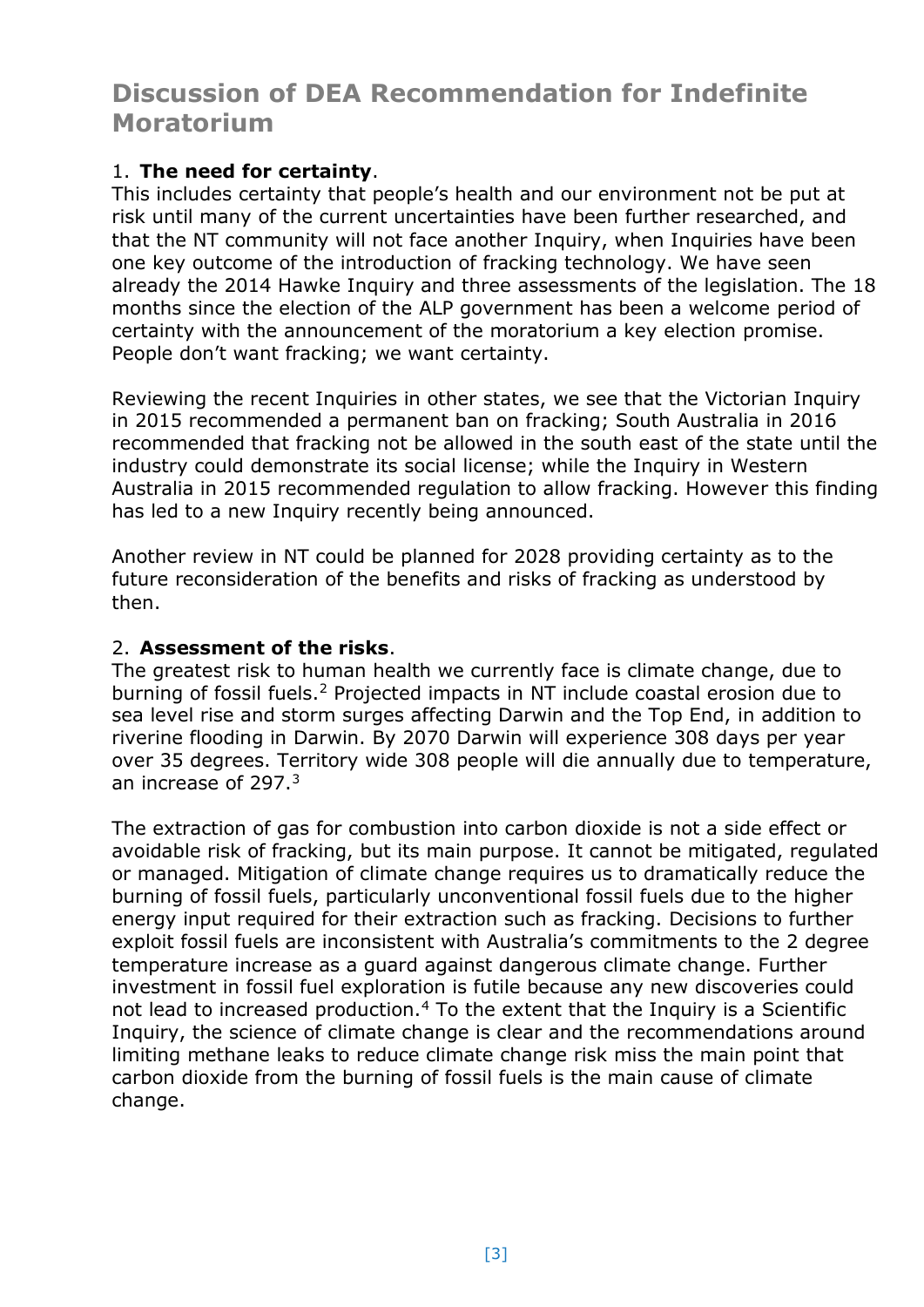#### 3. **Healthier viable energy alternatives reduce the need for on-shore petroleum**.

Energy development in the NT is being held back by previous commitment to fossil fuels. For example, the investments in diesel and gas electricity generation in Tennant Creek and Alice Springs made by previous governments were long term commitments that the current government is forced to honour, leading to limitations on investment in renewable energy. Urgently needed investment in energy generation capacity and the education, research and skills development associated with this is undermined by discussion of unconventional gas.

The costs of this current Inquiry likewise could have been used to promote development of our renewable energy potential, and this is much more forward thinking than Inquiring into unconventional gas, particularly with the global renewable energy boom. Over the time since the Inquiry was established in August 2016 until Feb 2018, solar PV has continued its downward decline from \$1.7 to \$1.4 per Watt, a 20% decline.<sup>5</sup>



Government resources that support fossil fuel development are a subsidy, often unrecognised. Everything that facilitates the use of fossil fuels is a subsidy, including this Inquiry, and development of road and rail and other infrastructure that facilitates fossil fuel development or use. Government subsidies for fossil fuel were reviewed in 2014, and at that time the assistance given by NT government to the mining and fossil fuel sectors was about \$88 million or 80% of the royalty income.<sup>6</sup> The idea that fracking is a windfall for government and the people is a convenient myth for industry, whose disproportionate influence on governments is a major concern. Following the Victorian ban on fracking, this state is leading the way nationally in wind energy employment and output, with almost 5000 people employed and the construction of Australia's largest windfarm now underway.<sup>7</sup> South Australia now hosts the largest battery in the world, contributing to its renewable energy capacity and stability.<sup>8</sup>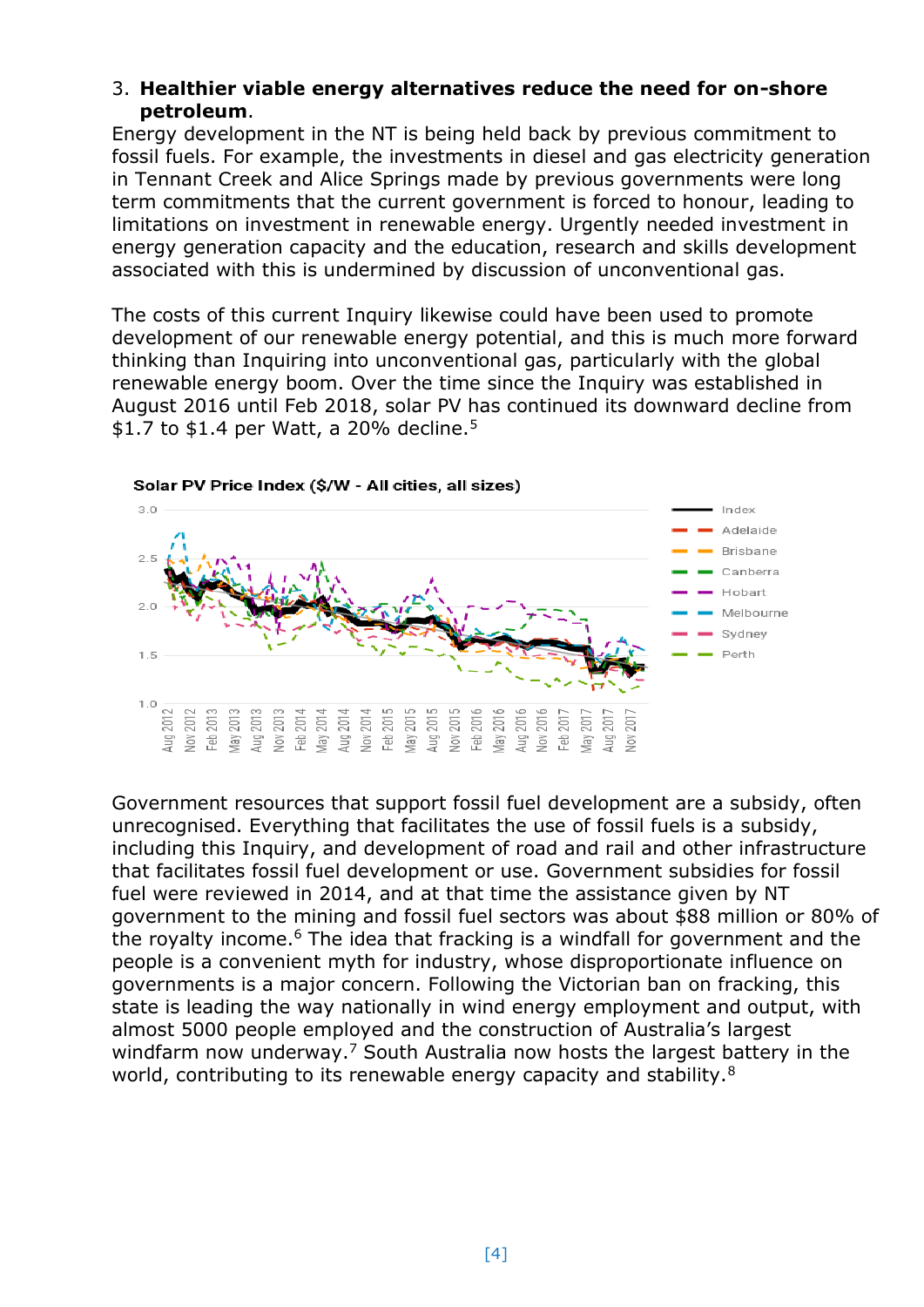## **4. Human rights to a safe environment and water supply**

In 1948 the United Nations adopted the Universal Declaration of Human Rights, recognising that "all human beings are born free and equal in dignity and rights," and that "everyone has the right to life, liberty and security of person." Fracking violates these fundamental tenets, impacting health, housing, occupational safety, and other basic rights. Fracking also directly implicates the human right to water, which the UN called "essential to the realization of all human rights."

The Declaration adds that "the will of the people shall be the basis of the authority of government," and "everyone has the right to take part in the government" system. Fracking violates these basic human rights.<sup>9</sup>

## 5. **Lack of trust in government.**

Regulation and monitoring of hydraulic fracturing is unfeasible in the current NT environment of such distrust of government capacity. This was mentioned in the Draft Final Report, page 20 (our emphasis):

"The adequacy of the regulatory framework governing any onshore unconventional shale gas industry in the Northern Territory was another key concern for participants at the community forums. The complaints consisted of:

- an **absence of faith** in the current Territory regulatory framework to adequately, or in some instances, at all, protect the environment from the risks inherent in any onshore unconventional shale gas industry;
- **distrust in the Government** to make decisions in the best interests of the community;
- **a perception that the Government and the petroleum industry were too closely aligned** and that the petroleum industry had the ability to distort executive decision-making."

The Draft Final Report makes no recommendations specifically about how the NT government can re-establish trust.

The greatest number of recommendations refer to Chapter 14: Regulatory Reform, yet regulatory reform was the subject of both the Hunter reports and 2015 Hawke Report. This reflects the difficulty and on-going challenge of appropriate regulation of fracking in NT.

The final point that the industry has the ability to distort decision making appears likely to be demonstrated if this Inquiry recommends that the moratorium end.

6. **Indigenous knowledge, particularly Indigenous STEM (Science Technology Engineering and Medicine)**<sup>10</sup> was not specifically identified in the Draft Final Report, although there was extensive identification of lack of non-Indigenous knowledge in a range of areas (water, ecology) that will be affected by hydraulic fracturing. While about one third of Territorians are Aboriginal, and of those affected by fracking a high proportion are Aboriginal, the lack of discussion of Indigenous knowledge may reflect the on-going colonisation in NT.<sup>11</sup>

Thus the recommendation to extend the moratorium indefinitely. This responds directly to the Panel's Terms of Reference to determine the nature and extent of the risks associated with fracking, and whether they can be mitigated. The risks cannot be adequately mitigated.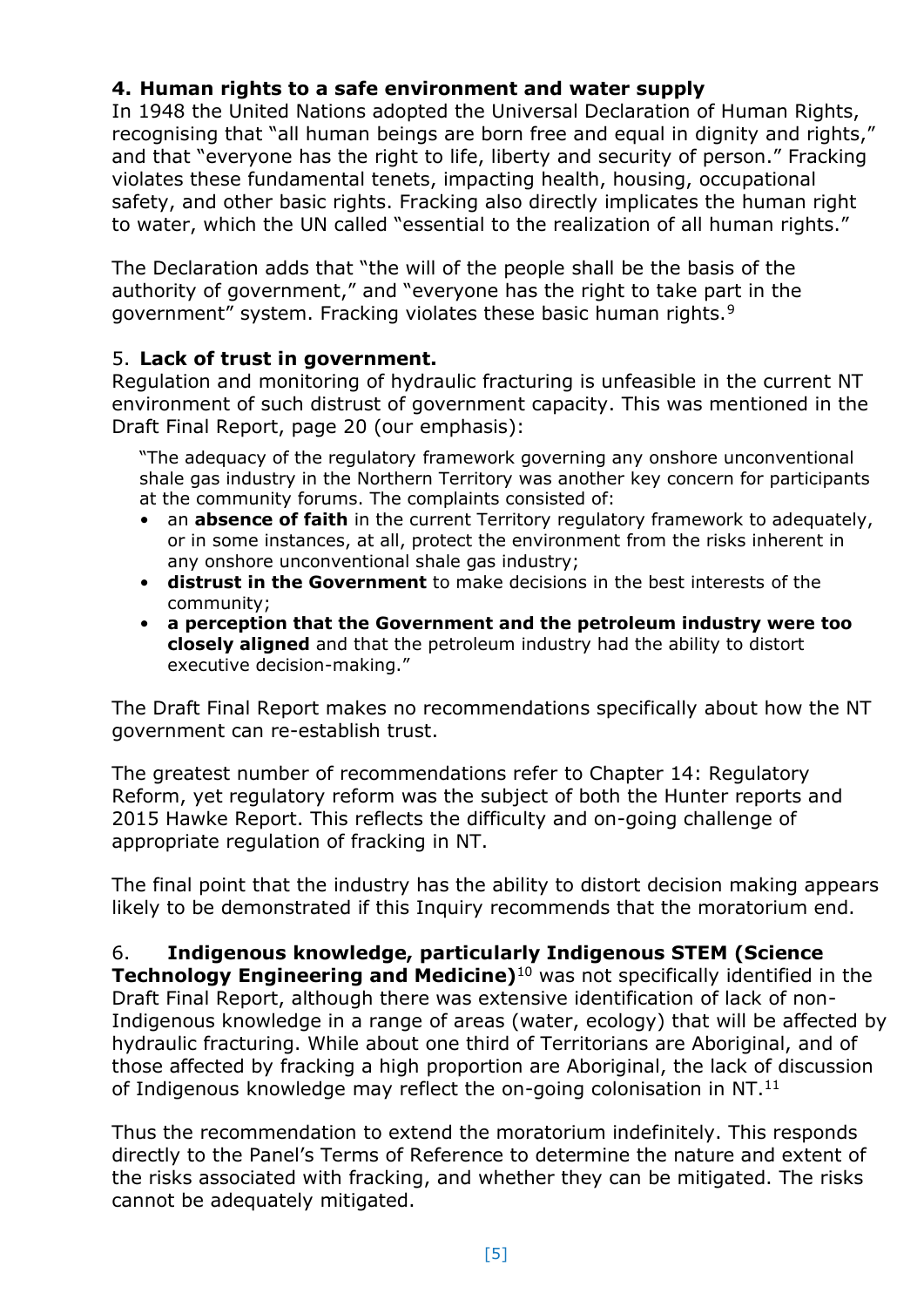# **Social Impact Assessment Report**

The Social Impact Assessment concludes that: A 'social licence to operate' for an unconventional gas industry is possible with implementation of the SIA Framework proposed by CSRM.

It is unclear the extent to which this is a finding of their consultation; I suggest it was their conclusion prior to the consultation process. This conclusion reflects the issue above that Government and industry are too closely aligned, with industry partners contributing to the funding CSIRO, who are promoting their own work.

Community has clearly rejected fracking and to put the community at the centre is to accept that we have preferred energy options, namely solar, wind, improved efficiency and storage.

In response to recommendations of the report:

## **Water**

Recommendation 7.6: That in relation to other potential shale gas basins in semi-arid and arid regions, **all groundwater extraction for any shale gas production be prohibited** until there is sufficient information to demonstrate that it will have **no adverse impacts** on existing users and the environment.

*How can industry demonstrate no adverse impacts? Best possible would be no adverse impacts in time frame available, using measurement techniques available. It is much easier to demonstrate adverse impacts than no adverse impacts, and it would be useful to have a standard.* 

Recommendation 7.7: That the following measures be mandated to ensure that any onshore shale gas development does not cause unacceptable local drawdown of aquifers:

• **companies be required to 'make good' any problems if this drawdown is found to be excessive** (that is greater than 1 m)

*Recommendation should be more specific than "make good".*

## **Land**

Recommendation 8.16: Consideration be given to **the feasibility of using the existing Adelaide - Darwin railway line to reduce heavy-vehicle road use**;

*It is important both that industry bears the costs to our roads and to our rails, while also promoting rail as the cleanest and safest form of transport.* 

## **Greenhouse gas emissions**

Data for Australia are given but NT profile is completely different with much higher proportion of emissions from agriculture and land use. NT electricity emissions are relatively small since our population is low relative to land area.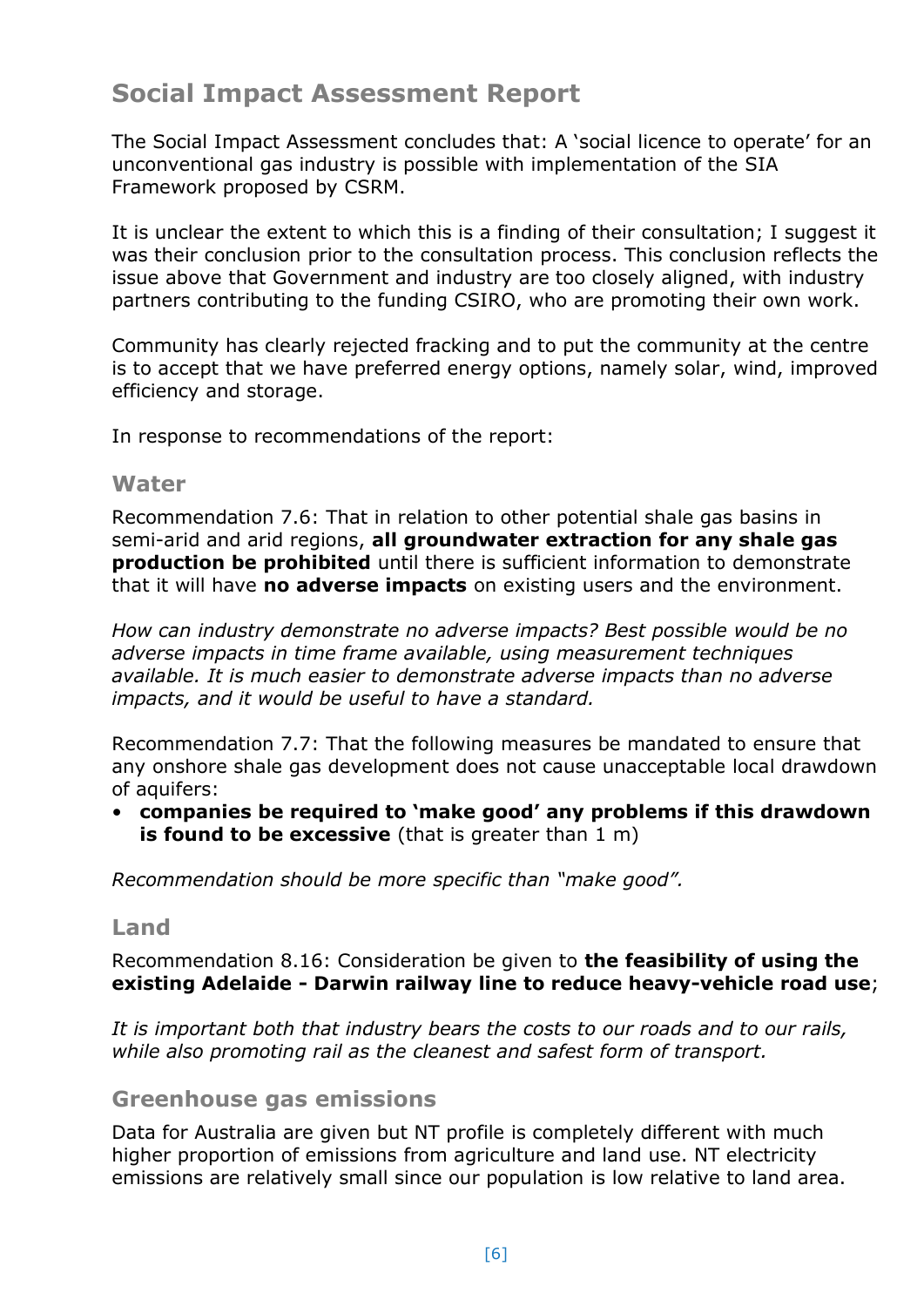#### 9.3: Greenhouse gas

#### That **baseline monitoring of methane concentrations be undertaken for at least one year prior to the commencement of shale gas production on a production license.**

*Does this mean that methane levels are measured prior to granting of production license? If so, then who defines exactly when production commences in order to ensure this is measured for one year prior to commencement?*

*Has the panel considered the possibility of methane emissions from exploration, and that methane concentrations should be measured prior to exploration?*

*There are risks both of accidental release of methane through exploration processes and the possibility for deliberate methane release in order to obscure methane release during the production phase.*

9.5.6: Monitoring methane emissions: Toward a code of practice

"Baseline monitoring should be conducted at least a year prior to production (and desirably exploration) to ensure that seasonal variations are captured."

In an environment of high levels of climate variability, exacerbated by extreme *weather events of increasing frequency due to climate change, DEA believes that 12 months may be inadequate. As identified by Aboriginal people and others who have lived here for some time, to understand the nature of Australia a much longer time frame of observation is needed. Jessica Weir describes the different time scales of Aboriginal and non-Aboriginal people's connection to and assessment of the land, in relation to the Murray River in "Hope and Farce." River flow should be considered on a decadal scale.<sup>12</sup> We propose that 5 years of monitoring would permit at least understanding of whether there is year-to-year variability and whether even longer monitoring is required before a level can be accepted as baseline.*

#### Recommendation 9.7

That the action framework outlined in Table 9.10 be implemented to mitigate any supplementary risks that may prevent the achievement of lower levels of fugitive methane emissions.

Page 218 states "It is not necessary to formally invoke the precautionary principle."

*Precautionary principle should indeed by formally invoked. The precautionary principle states:*

*"Where there are threats of serious or irreversible damage, lack of full scientific certainty shall not be used as a reason for postponing cost-effective measures to prevent environmental degradation" (page 357 of the Draft Final Report)*

*Invoking the precautionary principle would lead to recognition that the threats of fracking – serious or irreversible damage – exist. Thus lack of full certainty should not be a reason for development of this industry.*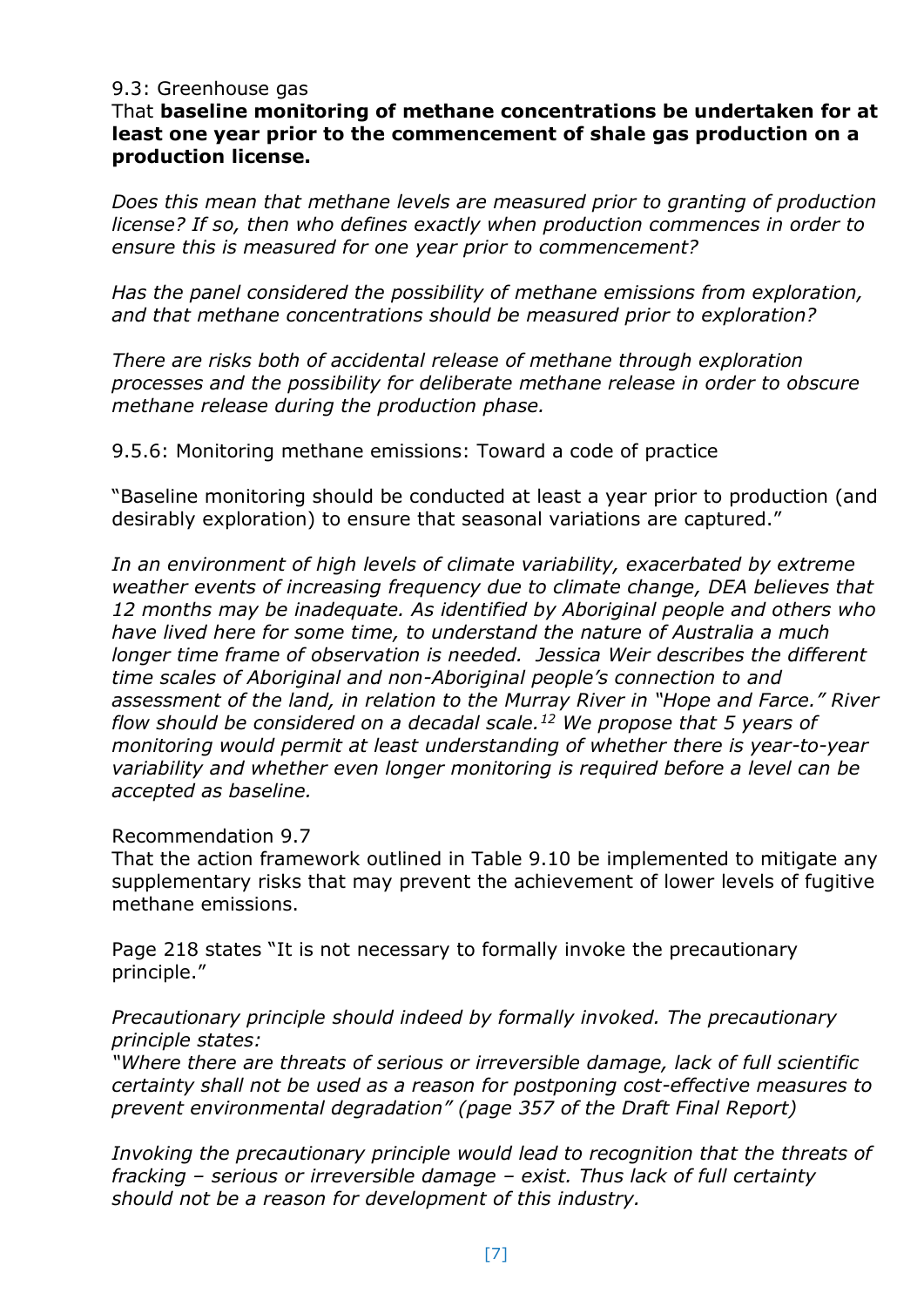The table 9.9 states that GHG emissions from any new shale gas field in the NT must make a negligible impact on global climate warming. Negligible impact is defined as a "contribution to global Anthropogenic GHG and methane emissions from a new gas field in the NT must be 0.1% or less."

*We cannot afford for any single industry to contribute 0.1% (1/1000) of global emissions. We must urgently reduce emissions, not develop new industries based on fossil fuels.[4](#page-2-0)*

# **10.1: Public Health**

"The key issues addressed here are **whether any of the public health impacts** identified can be **attributed to specific causal factors** in the environment resulting from activities associated with hydraulic fracturing to recover gas from deep shale deposits in the NT."

*DEA recommends that the panel consider the possibility of non-specific causal factors, such as general impacts of industrialisation, and solastalgia, or loss of places of solace. <sup>13</sup> These require some form of recognition.* 

*Overall, many diseases and conditions that are becoming more common do not have specific identified causal factors: depression, chronic fatigue syndrome, many cancers and even overweight and obesity are the outcome of general effects of the environment that humans are creating. Thus assuming that specific causal factors require identification may underestimate health risks of fracking.* 

*In order to avoid conflict with industry, baseline testing is required for the range of chemicals considered responsible for health effects: (BETX Nox particulates VOCs PAHs formaldehyde etc.). This will complement the other recommendation to prevent direct health damage, namely that wellheads be set back from human habitation by not less than 1600 metres – estimated from the one mile in the Webb reference.*

# **11.1 Aboriginal people and their culture –**

We suggest we consider Aboriginal cultures, plural, in recognition of the diversity of Aboriginal people across NT.

"Many submissions to the Panel noted that, without appropriate mitigation measures, the development of any onshore shale gas industry may damage sacred sites and cause conflict within Aboriginal communities and between Aboriginal people and the shale gas industry."

*It is arguable that appropriate mitigation measures do not exist and that development of any onshore gas industry is inherently damaging to sacred sites, risking of conflict. Thus there is no possible mitigation, and this statement would be supported by a recommendation to extend the moratorium indefinitely.*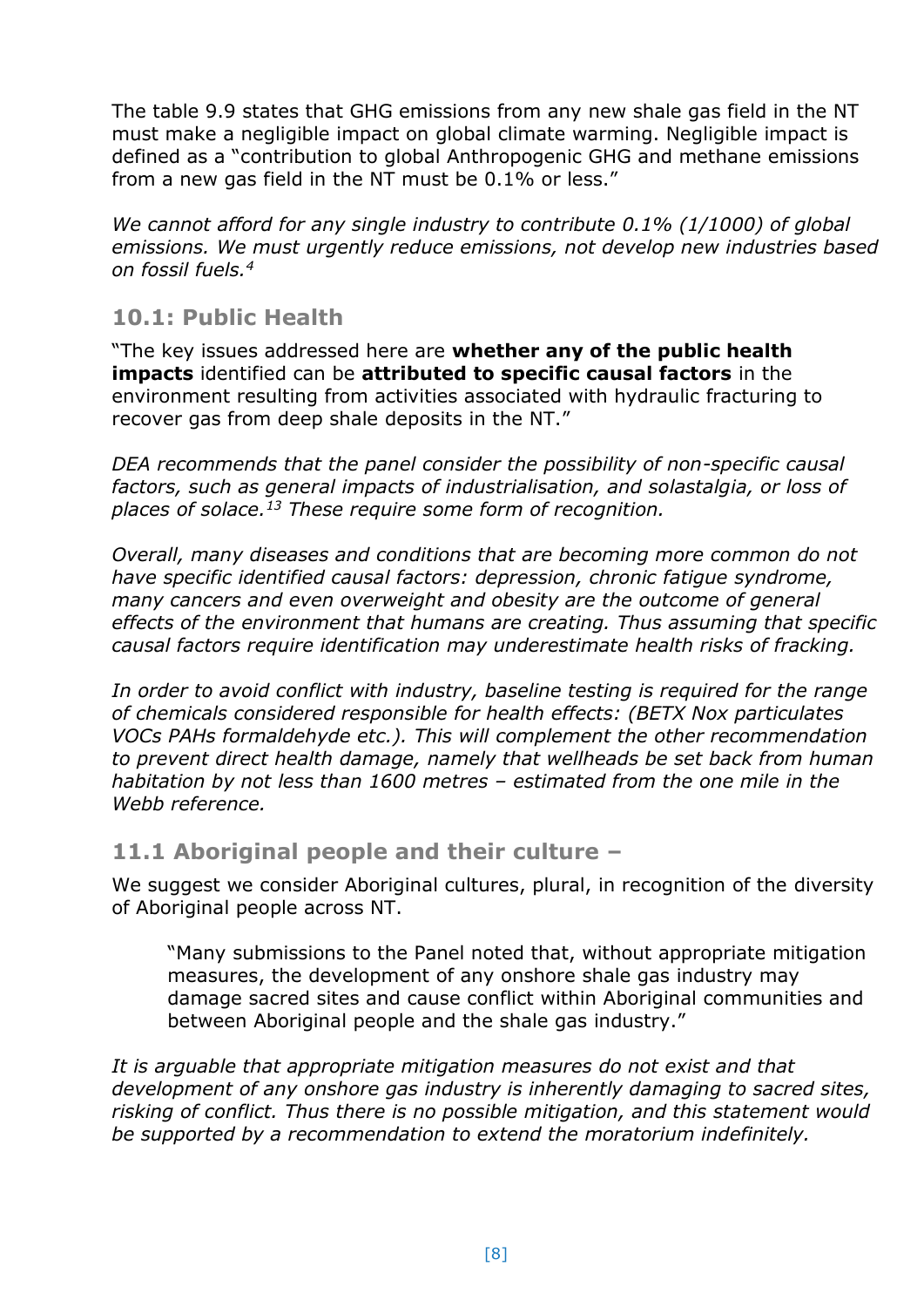Page 255 from the Draft Final Report:

Currently, the only condition placed on petroleum permits by the Minister for Resources is that, "Prior to carrying out any work in the permit area the permittee must consult with the Aboriginal Areas Protection Authority and inspect the Register of Sacred Sites. A permittee wishing to carry out work may apply for an Authority Certificate."

It is clear that gas companies are electing not to get an Authority Certificate to undertake petroleum activities."

Hence Recommendation 11.1 – That gas companies be required to obtain an Authority Certificate prior to undertaking any onshore shale gas activity.

*This highlights the question of sincerity of companies in their engagement with Aboriginal peoples, and the possibility that they are ticking the boxes, and following legislation without the following all legal frameworks for the protection of Aboriginal lands in NT.*

# **12. Social impacts**

12.15 That ongoing monitoring and measurement of social and cumulative impacts be undertaken with the results publicly available.

*Could an example of such reporting be provided? For this information to be useful there needs to be on-going communication between industry and users of the information.* 

# **15. Strategic regional environmental and baseline assessment**

#### 15.2.5 Public health

Baseline data needs to be obtained on the frequency and duration of the occurrence of symptoms commonly associated with irritant substances (for example, sore eyes, respiratory irritation, and asthma).

*It is important that this data is collected before any drilling, fracking and flaring, rather than once exploration has occurred. There is a tension between privacy and the community's right to not be under surveillance, while the impact of fracking is monitored. Issues of population mobility also require attention, as people may be exposed then leave the area without recognising their exposure.* 

# **Conclusion**

To date the Inquiry has heard widespread concern about the risks of fracking, and has identified regulatory options that may mitigate and minimise these risks. DEA believes that for NT, such a response is premature, overly optimistic, and overlooks climate change which is the greatest threat to human and economic health that we face. We recommend that the moratorium be extended indefinitely, and we anticipate that this will contribute to NT following the leads of Victoria and South Australia in renewable energy.